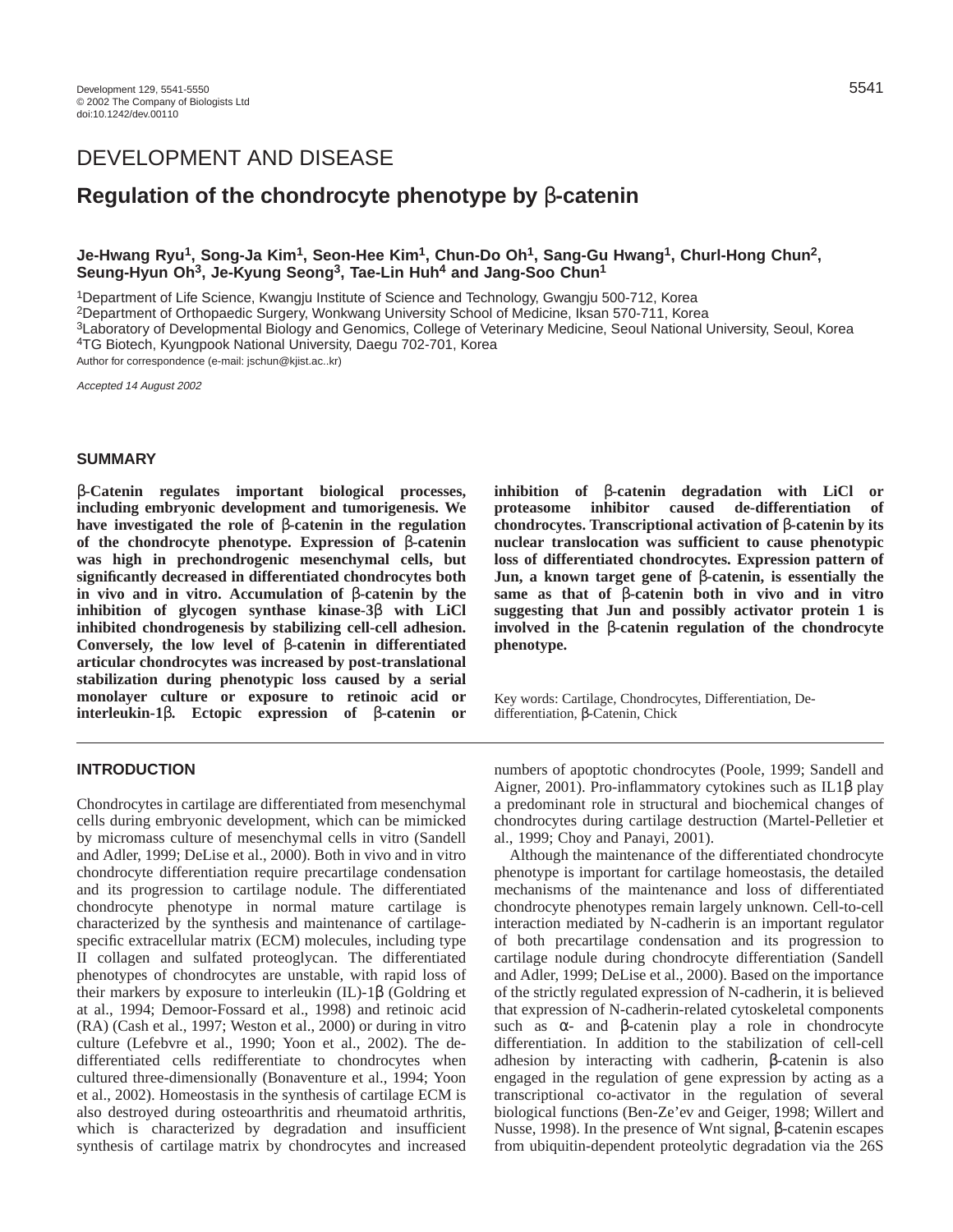proteasome, and the accumulated β-catenin translocates into the nucleus in association with members of the T cell-factor (TCF)/lymphoid-enhancer-factor (LEF) family of transcription factors to stimulate transcription of target genes.

The role of β-catenin in the regulation of chondrogenesis or phenotypic loss of chondrocytes during cartilage destruction remains largely unknown. To address this issue, we investigated the function of β-catenin in the regulation of phenotypic changes of chondrocytes (i.e., differentiation, dedifferentiation, and redifferentiation). In addition to in vivo examination, we employed micromass culture of embryonic mesenchymal cells as a model system to study chondrogenesis, a serial monolayer culture or treatment of articular chondrocytes with RA or IL1β to study de-differentiation, and three-dimensional culture of de-differentiated cells in alginate gel beads to study redifferentiation. We focused our effort on RA and IL1β, which are known to modulate chondrocyte phenotypes. RA is a well-characterized soluble mediator that inhibits chondrogenesis and induces de-differentiation of chondrocytes (Cash et al., 1997; Hering, 1999; Weston et al., 2000). IL1β plays a major role in joint cartilage destruction in arthritis and induces de-differentiation of chondrocytes by inhibiting expression of cartilage-specific type II collagen and proteoglycan (Goldring et al., 1994; Demoor-Fossard et al., 1998).

# **MATERIALS AND METHODS**

#### **Cell culture**

Mesenchymal cells were derived from the wing buds of Hamburger-Hamilton stage 23/24 chicken embryos and maintained as micromass culture to induce chondrogenesis as described previously (Chang et al., 1998; Oh et al., 2000). Briefly, the cells at a density of  $2.0 \times 10^{7}$  cells/ml in Ham's  $F-12$  medium were spotted as  $15 \mu l$  drops into culture dishes, and cultured up to 5 days in the presence of various pharmacological agents, as described in each experiment. Rabbit articular chondrocytes were released from cartilage slices and cultured in Dulbecco's modified Eagle's medium (Kim et al., 2002a; Yoon et al., 2002). The confluent primary culture, designated as passage (P) 0, was treated with RA or IL1β or subcultured up to P4 to induce de-differentiation. Dedifferentiated fibroblastic cells were cultured in alginate gel beads, as described previously, to induce redifferentiation (Yoon et al., 2002). Briefly, cells suspended by trypsin treatment were rinsed with washing solution (0.15 M NaCl, 20 mM HEPES, pH 7.4) and suspended in 1.25% sodium alginate (Sigma) prepared in 20 mM HEPES, 0.15 M NaCl, pH 7.4, at a cell density of  $2\times10^6$  cells/ml. The cell suspension was slowly dropped into a gelation solution (102 mM CaCl<sub>2</sub>, 5 mM HEPES, pH 7.4). After instantaneous gelation, the beads were allowed to further polymerize in the gelation solution for 10 minutes under gentle stirring and were then washed three times in five volumes of washing solution. Cells in alginate gel beads were cultured in complete medium for various periods and refed every other day. For recovery of cells, alginate gel beads were solubilized with two volumes of 50 mM EDTA and 10 mM HEPES, pH 7.4. After 10 minutes of incubation at 37°C, the cell suspension was centrifuged at 400 *g* for 5 minutes, and the cell pellet was extracted with lysis buffer as described below. Differentiation status was determined by Alcian Blue staining or the expression of type II collagen by western or northern blot analysis.

#### **Immunohistochemistry and immunofluorescence microscopy**

Wing buds of chicken embryos and spots of micromass culture were fixed in 4% paraformaldehyde for 24 hours at 4°C, dehydrated with

graded ethanol, embedded in paraffin wax and sectioned at 4 µm thickness. The sections were stained by standard procedures using Alcian Blue or antibodies against type II collagen (Chemicon, Temecula, CA) and β-catenin and Jun (BD Transduction Laboratories, Lexington, KY), and visualized by developing with a kit purchased from DAKO (Carprinteria, CA). Immunofluorescence microscopy was also used to determine expression and distribution of type II collagen and β-catenin (Yoon et al., 2002). Briefly, chondrocytes were fixed with 3.5% paraformaldehyde in phosphate-buffered saline (PBS) for 10 minutes at room temperature. The cells were permeabilized and blocked with 0.1% Triton X-100 and 5% fetal calf serum in PBS for 30 minutes. The fixed cells were washed and incubated for 1 hour with antibody (10 µg/ml) against β-catenin or type II collagen. The cells were washed, incubated with rhodamine- or fluoresceinconjugated secondary antibodies for 30 minutes, and observed under a fluorescence microscope.

#### **Northern and western blot assay**

Total RNA was isolated by a single-step guanidinium thiocyanatephenol-chloroform method, using RNA STAT-60 (Tel-Test B, Friendswood, TX) according to the manufacturer's protocol. Total RNA (3 µg) was fractionated on formaldehyde/agarose gel. Rabbit type II collagen transcript was detected with a 370-bp partial cDNA probe as previously described (Kim et al., 2002a; Yoon et al., 2002). The probe (542 bp) for β-catenin transcript was generated by RT-PCR using a sense primer corresponding to nucleotides  $-18$  to  $+10$  and an antisense primer corresponding to nucleotides  $+501$  to  $+524$  of βcatenin. For western blotting, whole cell lysates prepared as previously described (Kim et al., 2002a) were fractionated by SDSpolyacrylamide gel electrophoresis and transferred to a nitrocellulose membrane. Proteins were detected using antibodies purchased from the following sources: type II collagens from Chemicon, rabbit antichick N-cadherin polyclonal antibody from Sigma-Aldrich, rabbit anti-human α-catenin polyclonal antibody from Santa Cruz (Santa Cruz, CA), and mouse β-catenin or Jun monoclonal antibodies from BD Transduction Laboratories.

#### **Transfection and reporter gene assays**

Retroviral vector (5 µg) containing cDNA for S37A β-catenin was transfected to articular chondrocytes using LipofectaminePLUS (Gibco-BRL, Gaithersburg, MD) or infected with viral supernatant for 90 minutes. The transfected cells, which were cultured in complete medium for 48 hours, were used for further analysis as indicated in each experiment. To investigate β-catenin-TCF/LEF signaling, cells were transiently transfected with 1 µg of the TCF/LEF reporters, TOPFlash (optimal LEF-binding site) or FOPFlash (mutated LEFbinding site) (van de Wetering et al., 1997) (Upstate Biotechnology Inc., Lake Placid, NY), and l µg of pCMV-β-galactosidase. After incubation with IL1 $\beta$  or RA for 72 hours, luciferase activity was measured and normalized for transfection efficiency using βgalactosidase activity.

#### **Immunoprecipitation**

Chondrocytes were lysed in Nonidet P-40 lysis buffer (1% NP-40, 150 mM NaCl, 50 mM Tris, pH 8.0) containing inhibitors of proteases [10 µg/ml leupeptin, 10 µg/ml pepstatin A, 10 µg/ml aprotinin and 1 mM of 4-(2-aminoethyl) benzenesulfonyl fluoride] and phosphatases (1 mM NaF and 1 mM Na3VO4). After preclearing with protein A sepharose for 1 hour, proteins  $(500 \text{ µg})$  were incubated with antibodies against β-catenin or N-cadherin. The immune complex was then precipitated by the incubation with protein A sepharose for 1 hour at 4°C. After washing with lysis buffer, the immuncomplex was analyzed by SDS-polyacrylamide gel electrophoresis and western blotting (Kim et al., 2002a).

#### **Preparation of Triton X-100 insoluble and nuclear fractions**

Triton X-100 insoluble cytoskeletal fraction was prepared as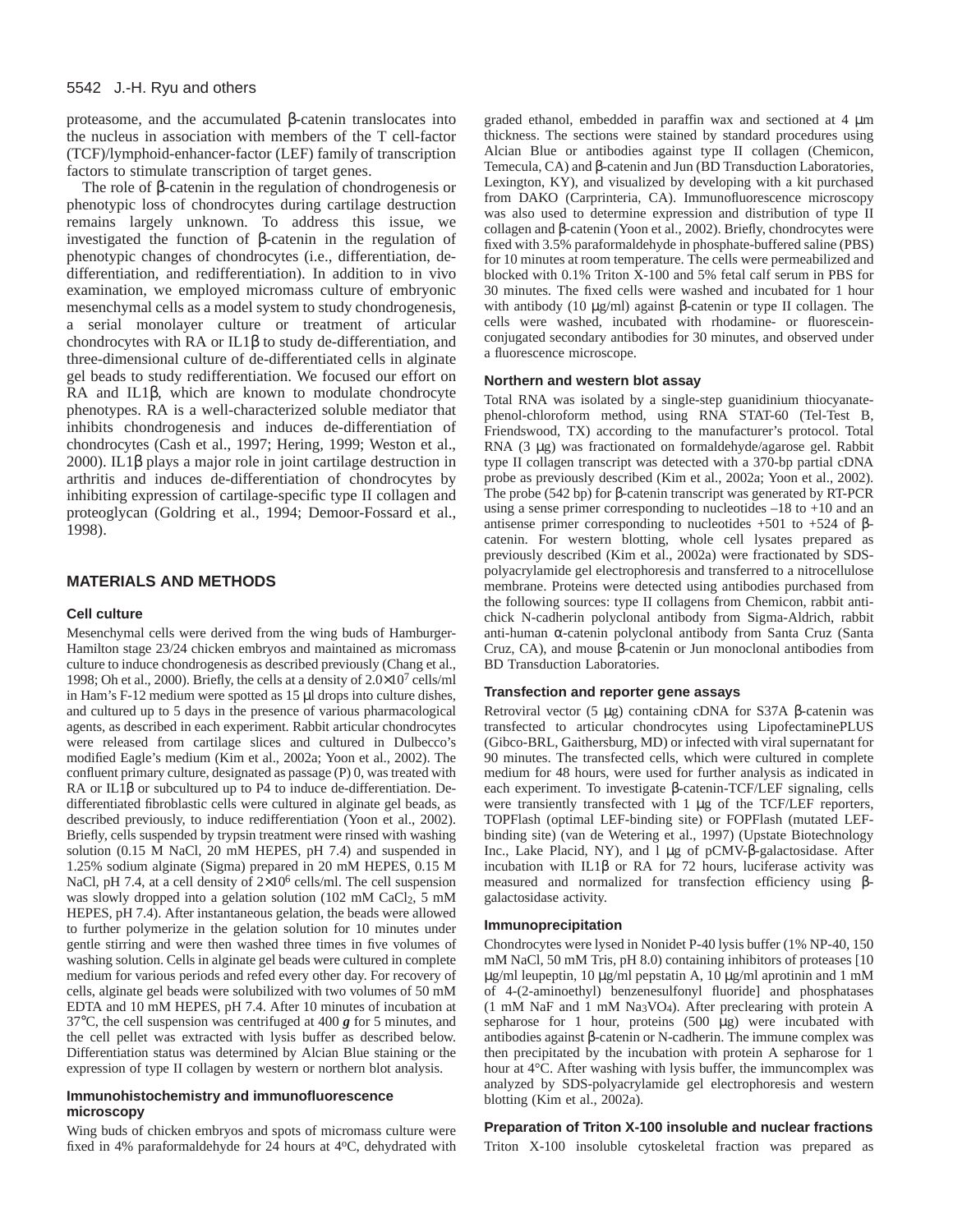described by Stolz et al. (Stolz et al., 1992). For the preparation of nuclear proteins, chondrocytes were washed with PBS and homogenized in a buffer A (10 mM HEPES, pH 7.9, 10 mM KCl, 0.1) mM EDTA, 0.1 mM EGTA, 1 mM dithiothreitol containing inhibitors of proteases and phosphatases). Following addition of  $0.6\%$  (v/v) Nonidet P-40, the cells were incubated for 15 minutes on ice and then centrifuged at 13,000  $g$  for 30 seconds at 4°C. The pellet was suspended in buffer B (20 mM HEPES, pH 7.9, 0.4 M NaCl, 1 mM EDTA, 1 mM EGTA and 1 mM dithiothreitol) containing inhibitors of proteases and phosphatases and centrifuged at 13,000 *g* for 5 minutes at 4°C. The resulting supernatant (nuclear fraction) was stored at –70°C until further analysis.

# **RESULTS**

# β**-Catenin functions as a negative regulator of chondrogenesis**

Chondrogenesis from mesenchymal cells during wing bud development of chicken embryo was detected in day 6 embryos, as determined by the expression of type II collagen via immunohistochemistry or accumulation of sulfated proteoglycan via Alcian Blue staining (Fig. 1A). During limb bud development, β-catenin was highly expressed in prechondrogenic mesenchymal cells in day 5 embryos but significantly decreased in differentiated chondrocytes in day 6 and thereafter. Visualization by higher magnification clearly showed the opposite expression pattern of type II collagen and β-catenin (Fig. 1B), suggesting a possible negative role of β-catenin in chondrocyte differentiation and cartilage development.

We employed micromass culture of chick embryonic mesenchymal cells to determine the role of β-catenin in chondrogenesis. Immunohistochemical staining of type II collagen and β-catenin (Fig. 2A) in cross-sections of micromass culture spot (upper panel) revealed that β-catenin is absent in cartilage nodules where type II collagen expressing chondrocytes are localized. The expressed βcatenin in chondrifying mesenchymal cells is localized in cell-cell contacts (lower panel). Expression of β-catenin and N-cadherin was high at the condensation period and decreased thereafter, a pattern opposite to that of type II collagen (Fig. 2B, upper panel). Treatment of chondrifying mesenchymal cells with 10 nM phorbol 12-myristate 13 acetate (PMA) to downregulate protein kinase C,  $10 \mu$ M SB203580 to inhibit p38 kinase, or 10 ng/ml epidermal growth factor, conditions that inhibit chondrogenesis (Chang et al., 1998; Oh et al., 2000; Yoon et al., 2000) (Fig. 2B, middle and lower panels), blocked the decrease of β-catenin and N-cadherin expression. By contrast, inhibition of extracellular signal-regulated kinase with 10 µM PD98059, which enhances chondrogenesis (Oh et al., 2000), potentiated the decrease of β-catenin and N-cadherin expression (Fig. 2B, middle and lower panels). Treatment with 5 mM LiCl, which causes accumulation of β-catenin by the inhibition of glycogen synthase kinase (GSK)-3β via its phosphorylation (Stambolic et al., 1996), resulted in inhibition of type II collagen expression (Fig. 2C, upper and middle panels) and proteoglycan synthesis (Fig. 2C, lower panel) and sustained expression of N-cadherin (Fig. 2C, middle panel), which clearly indicating a negative role of β-catenin in chondrocyte differentiation.



**Fig. 1.** Expression pattern of β-catenin in developing wing buds of chicken embryo. (A) Type II collagen and β-catenin in wing buds of day 5 and 6 chicken embryos were detected by immunohistochemistry. Accumulation of sulfated proteoglycan was detected by Alcian Blue staining. (B) Higher magnification in area between differentiating cartilage (C) and non-cartilage (NC) at day 6 embryo.

# **Accumulation and transcriptional activity of** β**-catenin causes phenotype loss of differentiated chondrocytes**

We next investigated whether β-catenin is also associated with the maintenance of differentiated chondrocyte phenotypes using rabbit articular chondrocytes. The β-catenin level was low in differentiated chondrocytes and significantly increased as cells underwent de-differentiation by a serial monolayer culture (Fig. 3A, upper panel), 1 µM RA treatment (Fig. 3A, middle panel), or 5 ng/ml IL1 $\beta$  treatment for 72 hours (Fig. 3A, lower panel). All of the culture conditions caused reduction of type II collagen expression (Fig. 3A,B lower panel) and proteoglycan synthesis (Fig. 3B, upper panel). The elevated β-catenin protein level in de-differentiated cells was decreased when de-differentiated cells redifferentiate by threedimensional culture in alginate gel (Fig. 3C). Therefore, the expression level of β-catenin is differentially regulated during de- and redifferentiation with an inverse relationship to the degree of chondrocyte differentiation status.

Northern blot analysis indicated that de-differentiation did not accompany any changes in β-catenin transcript levels (Fig. 4A*,* upper panel). Phosphorylation of GSK-3β was significantly increased in de-differentiating cells, indicating the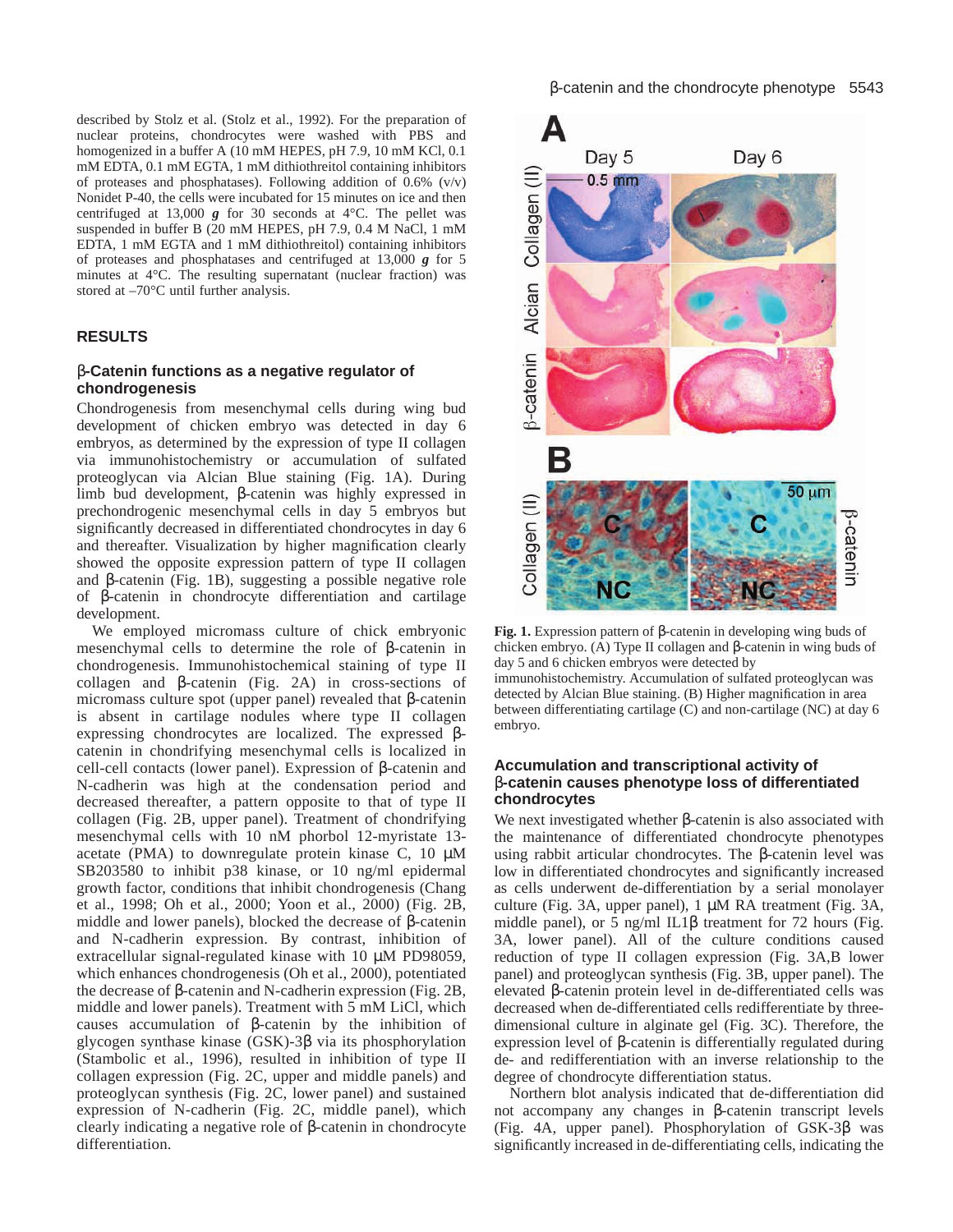

**Fig. 2.** Expression of β-catenin negatively regulates chondrogenesis in vitro. (A) Mesenchymal cells from chicken embryo were maintained as a micromass culture for 4 days, and distribution of type II collagen and β-catenin was detected by immunocytochemical staining of cross-sections of a micromass culture spot (top and middle). Subcellular localization of β-catenin was determined in day-2 culture (bottom). (B) Mesenchymal cells were maintained as micromass culture for the indicated period to induce chondrogenesis (top). Alternatively, the cells were cultured for 4 days in the presence of vehicle alone as a control, 10 nM phorbol ester (PMA), 10 ng/ml epidermal growth factor (EGF), 10 µM SB203580 (SB) or 10 µM PD98059 (PD) (middle and bottom). Type II collagen, β-catenin and N-cadherin were detected by Western blotting (middle). Synthesis of sulfated proteoglycan was determined by Alcian Blue staining and quantified (bottom). (C) Chondrifying mesenchymal cells during micromass culture were treated with 5 mM NaCl as a control or 5 mM LiCl for indicated periods (top), for 5 days (middle) or for 5 days with the indicated concentrations of LiCl (bottom). Expression of type II collagen, β-catenin, N-cadherin and phosphorylated GSK-3β was determined by western blotting (top and middle panels). Accumulation of sulfated proteoglycan at day 4 culture was determined by Alcian Blue staining and quantified (bottom). ERK-2 was detected as loading control of blots.

inhibition of GSK-3β activity (Fig. 4A, lower panel). Because GSK-3β activity is primarily responsible for the degradation of β-catenin via ubiquitin-proteasome system, the inhibition of GSK-3β indicated that post-translational accumulation of βcatenin contributes to the increased levels of β-catenin in cells treated with RA or IL1β. This was further supported by the observation that treatment of chondrocytes with LiCl, which inhibits GSK-3β, resulted in increased phosphorylation of GSK-3β, accumulation of β-catenin and reduction of type II collagen expression (Fig. 4B). In addition, block of β-catenin degradation by the inhibition of 26S proteasome by MG132 also resulted in increased levels of β-catenin and cessation of type II collagen expression (Fig. 4C).

To determine molecular mechanisms of β-catenin regulation of the chondrocyte phenotype, we examined a role of β-catenin functions as a cytoskeletal component by determining its participation in N-cadherin-mediated cell-to-cell adhesion and as a nuclear signaling molecule in activating the TCF/LEF transcription factor. During chondrocyte de-differentiation caused by 1 µM RA treatment for 72 hours, expression of cell adhesion machinery components such as N-cadherin and α-

catenin as well as β-catenin was significantly increased, whereas expression of these molecules did not change during IL1β (5 ng/ml for 72 hours)-mediated de-differentiation (Fig. 5A, upper panel). Treatment of cells with RA, but not IL1β, also increased association of β-catenin with N-cadherin as determined by immunoprecipitation experiments (Fig. 5A, lower panel). Thus, RA-induced de-differentiation accompanied not only increased expression of β-catenin but also enhanced association with N-cadherin, while IL1βinduced de-differentiation did not accompany these changes. This was further demonstrated by examining localization of Ncadherin and β-catenin in Triton-X 100 insoluble cytoskeletal fractions. Western blot analysis (Fig. 5B) and indirect immunofluorescence microscopy (Fig. 5C) clearly indicated that RA, but not IL1β, increased localization of N-cadherin and β-catenin in the cytoskeletal fraction. In addition, changes of cell morphology including stress fiber formation were seen only in cells treated with RA (Fig. 5D).

We next assessed the possibility that β-catenin acts as a nuclear signaling molecule during de-differentiation through its function as a co-activator of TCF/LEF family of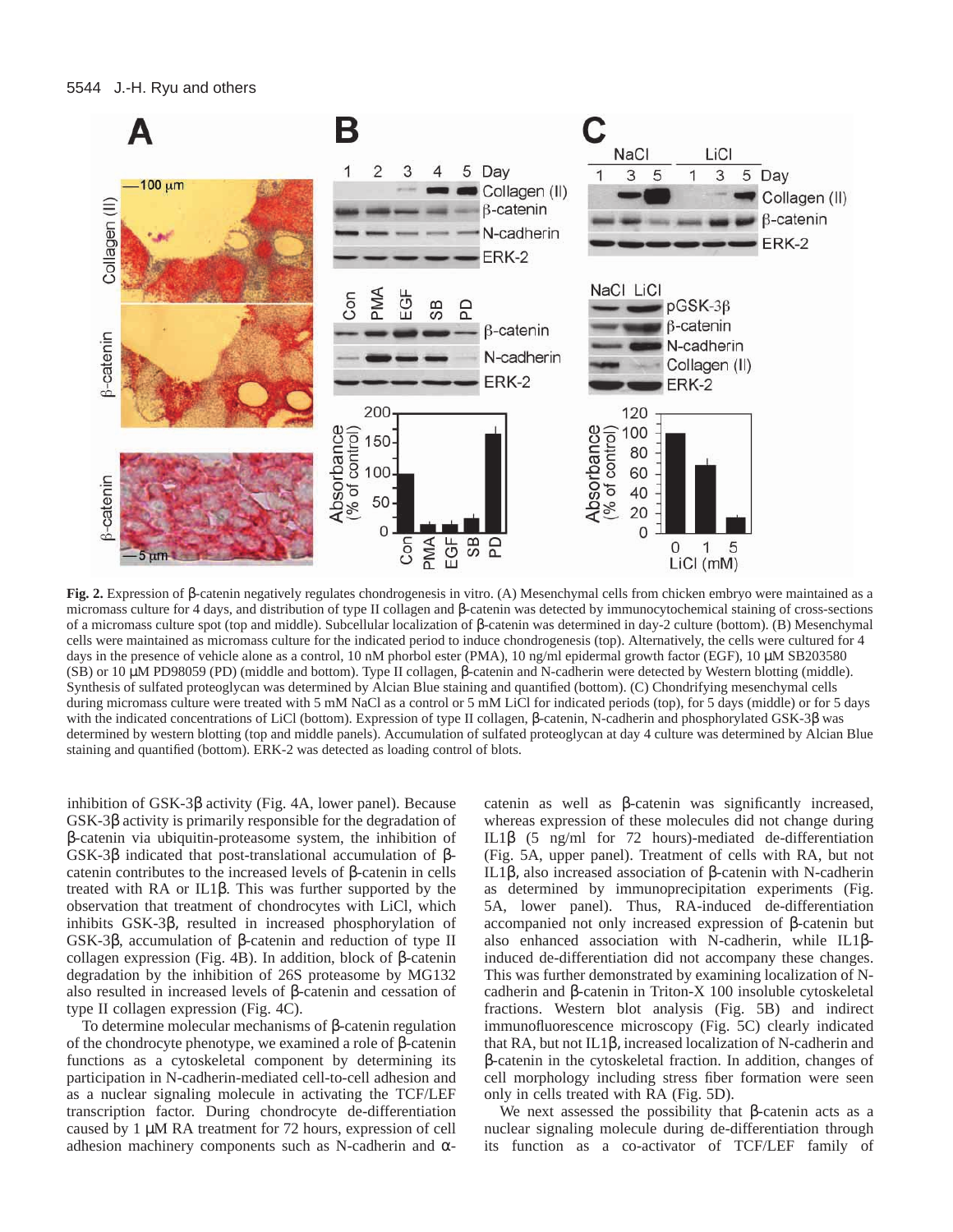## β-catenin and the chondrocyte phenotype 5545



**Fig. 3.** Expression patterns of βcatenin during de- and redifferentiation of chondrocytes. (A) Articular chondrocytes were maintained as a serial monolayer up until the indicated passages (top) or P0 chondrocytes were treated with 1 µM retinoic acid (RA) (middle) or 5 ng/ml IL1β (bottom) for 72 hours. Expression patterns of type II collagen and β-catenin were determined by western blot analysis. (B) Chondrocytes were untreated or treated with IL1β or RA or P0 chondrocytes were passed to P4 (P4). Accumulation of sulfated proteglycan was determined by Alcian Blue staining (top) and type II collagen transcript level was determined by

northern blot (NB) analysis (bottom). (C) Chondrocytes were cultured as monolayer (M) to P0 or to P4. P4 cells were detached and threedimensionally cultured for 4 days in alginate gel (Alginate). Type II collagen and β-catenin expression was determined by western blot analysis. ERK-2 was detected as loading control of blots.

transcription factors. Most of the expressed β-catenin is localized in cell-to-cell contacts in chondrocytes, and RA (1  $\mu$ M, 72 hours) or IL1 $\beta$  (5 ng/ml, 72 hours) dramatically increased nuclear localization of β-catenin (Fig. 6A). Western blot analysis also showed significantly increased levels of βcatenin in the nuclear fraction (Fig. 6B, lower panel). Transcriptional activation by β-catenin was examined by TCF/LEF reporter gene assay using TOPFlash (optimal TCF/LEF-binding site) and FOPFlash (mutated TCF/LEFbinding site). These reporter gene assays indicated a transcriptionally active role for β-catenin (Fig. 6B, upper panel). Consistent with the increased β-catenin-TCF/LEF activity, expression of known β-catenin target genes such as Jun (Mann et al., 1999), but not connexin 43 (van der Heyden et al., 1998), was increased (Fig. 6B, lower panel). Therefore, accumulation of β-catenin in de-differentiating chondrocytes appears to alter the gene expression profile of the cell by activating the TCF/LEF family of transcription factors.

To access the function of β-catenin more directly in the

regulation of the chondrocyte phenotype, S37A β-catenin, a stable non-ubiquitinatable form of β-catenin (Easwaran et al., 1999), was ectopically expressed in chondrocytes. Transfection of β-catenin caused a dramatic increase of TCF/LEF activity (Fig. 7A, middle panel) and reduced accumulation of proteoglycan (Fig. 7A, right panel). Ectopic expression of βcatenin also caused a significant reduction of type II collagen expression and enhanced expression of the β-catenin target gene Jun (Fig. 7A, left panel). Double staining of type II collagen and β-catenin in differentiated chondrocytes transfected with S37A β-catenin indicated that cells highly expressing β-catenin are negative for type II collagen staining (Fig. 7B), indicating that β-catenin expression was sufficient to cause de-differentiation of chondrocytes.

## **Regulation of Jun expression by** β**-catenin**

Because the above results indicate that accumulation of βcatenin during de-differentiation causes increased expression of Jun, we next examined the role of β-catenin on



**Fig. 4.** Post-translational accumulation of β-catenin during de-differentiation of chondrocytes. (A) Chondrocytes were untreated or treated with 5 ng/ml IL1β or 1 µM RA for 72 hours, and β-catenin and phosphorylated GSK-3β was determined by western (WB) or northern (NB) blotting. (B) Chondrocytes were treated with the indicated concentrations of LiCl for 48 hours. β-Catenin, type II collagen and phosphorylated GSK-3β was determined by western blotting. (C) Chondrocytes were treated with the indicated concentrations of MG132 for 48 hours. β-Catenin and type II collagen was determined by western blotting. ERK-2 was detected as loading control of blots.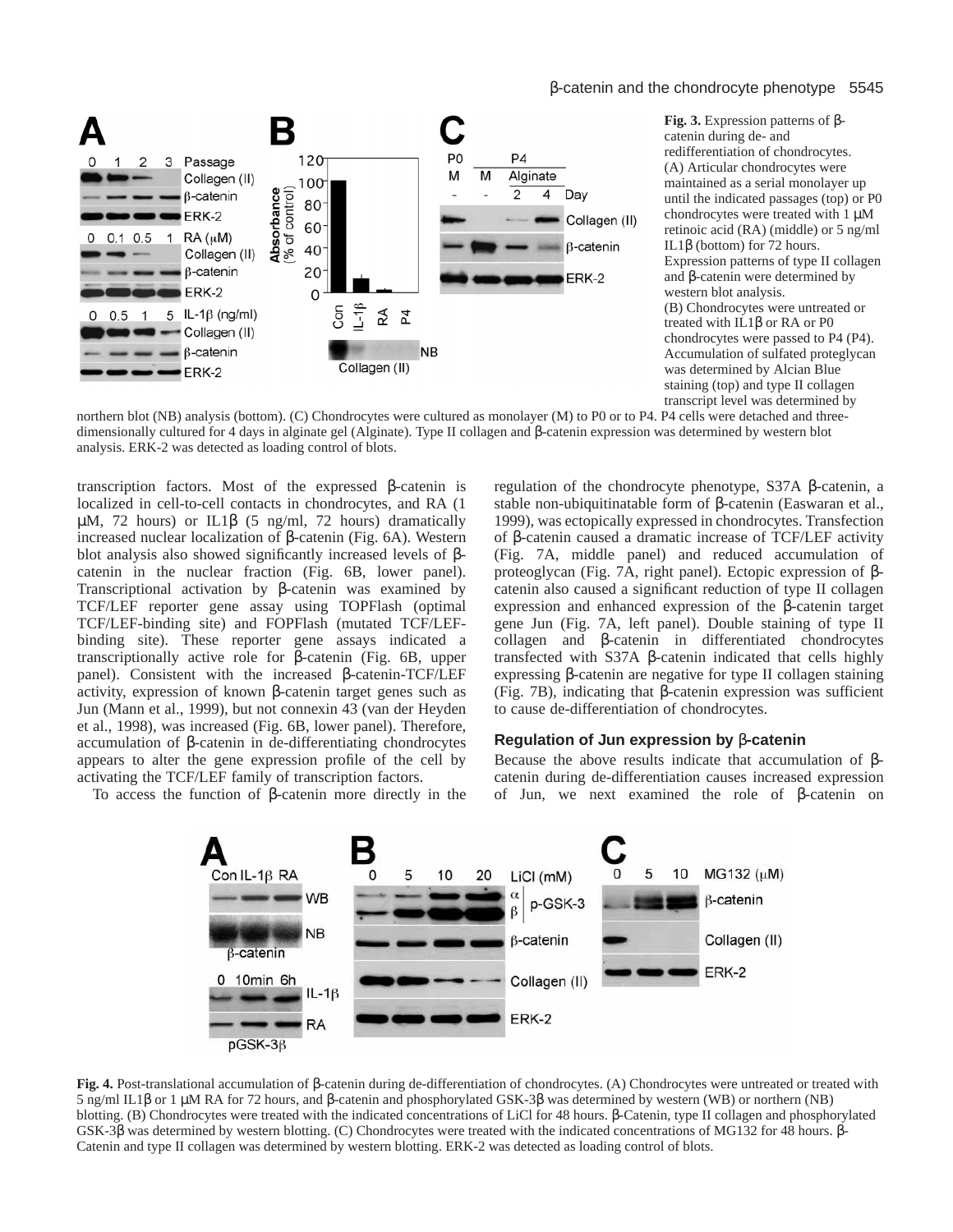

**Fig. 5.** β-Catenin function as a cytoskeletal component is not necessary for phenotype modulation of chondrocytes. (A) Rabbit articular chondrocytes were treated with the indicated concentrations of RA or IL1β for 72 hours. Expression of N-cadherin and α-catenin was determined by western blotting (top). Chondrocytes were untreated (Con) or treated with 1 µM RA or 5 ng/ml IL1β for 72 hours. N-cadherin was detected by western blotting from the samples precipitated with β-catenin immuncomplex. Alternatively, N-cadherin was immunoprecipitated and β-catenin was detected by western blot analysis (bottom). (B,C) Chondrocytes were treated with vehicle alone as a control, RA or IL1β. β-Catenin in Triton X-100 insoluble fraction was detected by western blotting (B) or indirect immunofluorescence microscopy (C). (D) Chondrocytes were untreated or treated with RA or IL1β. The cells were fixed and immunostained for F-actin with palloidin-rhodamine and analyzed by immunofluorescence microscopy.

Jun expression during chondrogenic differentiation of mesenchymal cells. Distribution pattern of Jun is essentially same as that of β-catenin: it was highly expressed in prechondrogenic mesenchymal cells in day 5 embryos but absent in differentiated chondrocytes in day 6 and thereafter (Fig. 8A). Immunohistochemical staining of type II collagen and Jun in cross-sections of micromass culture spot showed that Jun staining in cartilage nodules, where type II collagen expressing chondrocytes are localized, is dramatically reduced (Fig. 8B). Thus, the expression and distribution pattern of βcatenin (Fig. 1) and Jun (Fig. 8) is essentially same during chondrogenesis both in vivo and in vitro. Expression level of Jun, as determined by western blot analysis, was high at the condensation period and decreased thereafter, a pattern similar to β-catenin and opposite to type II collagen (Fig. 8C). Treatment of chondrifying mesenchymal cells with 10 nM phorbol 12-myristate 13-acetate (PMA) or 1 µM Go6976 to downregulate and inhibit protein kinase C, respectively, blocked the decrease of Jun and β-catenin levels with the inhibition of chondrogenesis. By contrast, inhibition of extracellular signal-regulated kinase with 10 µM PD98059 potentiated the decrease of Jun and β-catenin levels with the enhancement of chondrogenesis (Fig. 8D). Therefore, the expression of Jun appears to be regulated by β-catenin during differentiation, as well as de-differentiation of chondrocytes.

## **DISCUSSION**

This study demonstrates for the first time that β-catenin functions as a negative regulator of differentiated chondrocyte

phenotype. A decrease of β-catenin expression is required for chondrogenic differentiation of mesenchymal cells and the low level of β-catenin is necessary for the maintenance of differentiated chondrocyte phenotypes. Our results also indicate that the inhibitory role of β-catenin in chondrocyte differentiation is exerted by its ability to stabilize cell-tocell adhesion, whereas loss of differentiated chondrocyte phenotypes is due to its ability to regulate gene expression profiles by acting as a transcriptional co-activator.

Cell-to-cell adhesion is an essential regulatory step in chondrogenesis by coordinating precartilage condensation and cartilage nodule formation (Oberlender and Tuan, 1994; Sandell and Adler, 1999; Woodward and Tuan, 1999; DeLise et al., 2000). N-cadherin is highly expressed and localized to the prechondroblastic cells during mesenchymal cell condensation, and perturbation of N-cadherin function inhibits cellular condensation and chondrogenesis (Oberlender and Tuan, 1994). The expression of N-cadherin is downregulated in the later stage of chondrogenesis, which appears to be required for the progression of precartilage condensation to cartilage nodules (Oberlender and Tuan, 1994; Chang et al., 1998; Oh et al., 2000; Yoon et al., 2000). The involvement of β-catenin in the regulation of chondrogenesis has been suggested from the observation that ectopic expression of members of Wnt genes such as Wnt1, Wnt7a and Wnt14 (Rudnicki and Brown, 1997; Hartmann and Tabin, 2001; Tufan and Tuan, 2001; Tufan et al., 2002a) or frizzled receptor for Wnt (Tufan et al., 2002b) inhibits chondrogenesis. In addition, it has been suggested that stabilization of N-cadherin-mediated cell adhesion is responsible for the Wnt inhibition of chondrogenesis (Tufan and Tuan, 2001; Tufan et al., 2002a;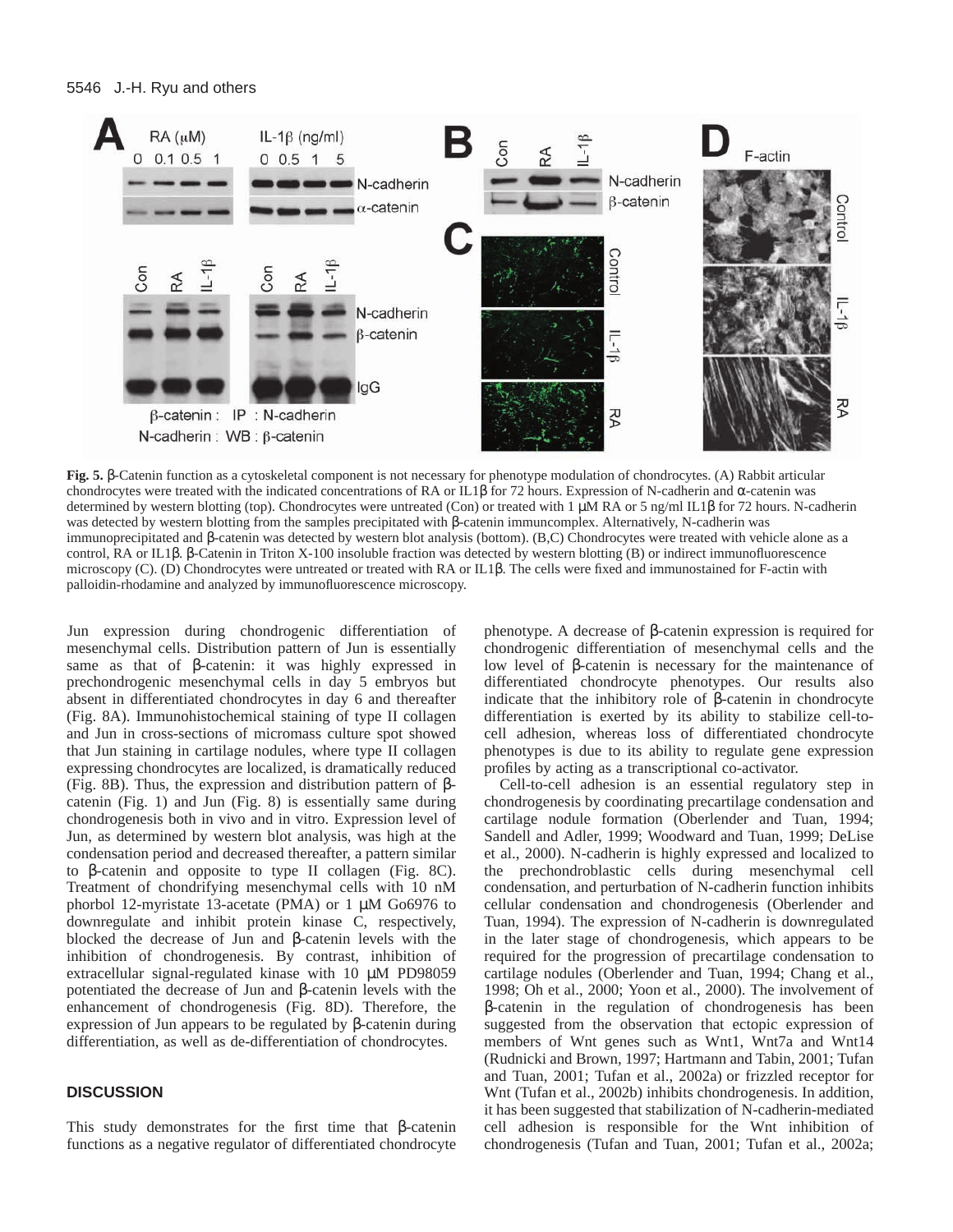

**Fig. 6.** β-Catenin function as a nuclear signaling molecule is sufficient to cause phenotype loss of chondrocytes. (A) Chondrocytes were treated with vehicle alone as a control, 1  $\mu$ M RA or 5 ng/ml IL1β for 72 hours. The distribution of β-catenin was determined by immunofluorescence microscopy. (B) Chondrocytes were transfected with active (TOPFlash) or inactive (FOPFlash) TCF/LEF reporter gene for β-catenin and treated with vehicle alone as a control (Con), RA, or IL1β, and TCF/LEF reporter activity was monitored (upper panel). β-Catenin protein in nuclear preparation or Jun and connexin 43 (Cx43) in whole cell lysates were detected by western blotting from chondrocytes treated with RA or IL1β.

Tufan et al., 2002b). Our results indicated that most of the expressed β-catenin in chondrifying mesenchymal cells during condensation period or inter-nodular area was distributed at cell-cell contacts without any obvious nuclear localization (Fig. 2A). Furthermore, accumulation of β-catenin by the inhibition of GSK-3β blocked down regulation of N-cadherin



## β-catenin and the chondrocyte phenotype 5547

(Fig. 2C) and inhibition of chondrogenesis accompanied elevated expression of N-cadherin and β-catenin (Fig. 2B). Therefore, we postulate that the failure to downregulate βcatenin and N-cadherin blocks chondrogenesis by stabilizing cell-to-cell adhesion, rather than altering gene expression profiles by acting as a transcriptional co-activator.

Because the transforming group of Wnt family, such as Wnt1 and Wnt7a, but not nontransforming Wnts exerts their effects by accumulating cytosolic β-catenin (Shimizu et al., 1997), our current observation that accumulation of β-catenin inhibits chondrogenesis is in agreement with the inhibition of chondrogenesis by the transforming Wnts (Rudnicki and Brown, 1997; Stott et al., 1999; Tufan and Tuan, 2001). Although no direct evidence for the role of β-catenin in chondrogenesis is yet available, Hartmann and Tabin (Hartmann and Tabin, 2000) reported that misexpression of β-catenin in developing chicken wing buds accelerates chondrocyte maturation. Similar to our results, they observed lower levels of β-catenin mRNA in chondrocytes of the articular region of day 7.5 chick embryo limb buds, whereas significantly high levels of β-catenin were observed in the cells of the perichondrium and hypertrophic chondrocytes. Misexpression of β-catenin showed shortening of the cartilage elements with the slightly increased expression of markers for hypertophic chondrocytes, including type X collagen leading to their conclusion that β-catenin promotes progression of differentiated chondrocytes to a hypertrophic state. Therefore, it may be possible that the inhibition of type II collagen expression by the accumulation of β-catenin during differentiation and de-differentiation of chondrocytes is due to maturation of differentiated chondrocytes into hypertrophic chondrocytes. However, we could not detect any increase of alkaline phosphatase activity in LiCl-treated micromass culture of mesenchymal cells and in articular chondrocytes treated with RA or IL1β or transfected with S37A β-catenin (data not shown), indicating that the loss of type II collagen expression is due to inhibition of chondrogenesis of mesenchymal cells and de-differentiation of articular chondrocytes. Our results

> are in good agreement with the observations by others, which indicate expression of hypertrophic chondrocyte markers (type X collagen and alkaline phosphatase) during micromass culture of mesenchymal cells needs much longer culture period (1-3 weeks) (Mello and Tuan, 1999; Boskey et al., 2002), and that treatment with RA (Cash et al., 1997; Hering, 1999; Weston et al., 2000), IL1β (Goldring et al., 1994; Demoor-Fossard et al., 1998) or a serial subculture (Lefebvre et al., 1990; Yoon et al., 2002) causes de-differentiation of articular chondrocytes.

**Fig. 7.** Ectopic expression of S37A β-catenin causes phenotype loss of chondrocytes. (A) Chondrocytes were transfected with empty vector (Con) or S37A β-catenin. After 72 hours incubation, expression of type II collagen, β-catenin, Jun and connexin 43 (Cx43) was determined (left). TCF/LEF activity was determined by TOPFlash assay and accumulation of sulfated proteoglycan was determined by Alcian Blue staining and quantified in control cells (C) or cells transfected with S37A β-catenin (S37A) (right). (B) Type II collagen and β-catenin were double stained in chondrocytes transfected with S37A βcatenin and analyzed by immunofluorescence microscopy.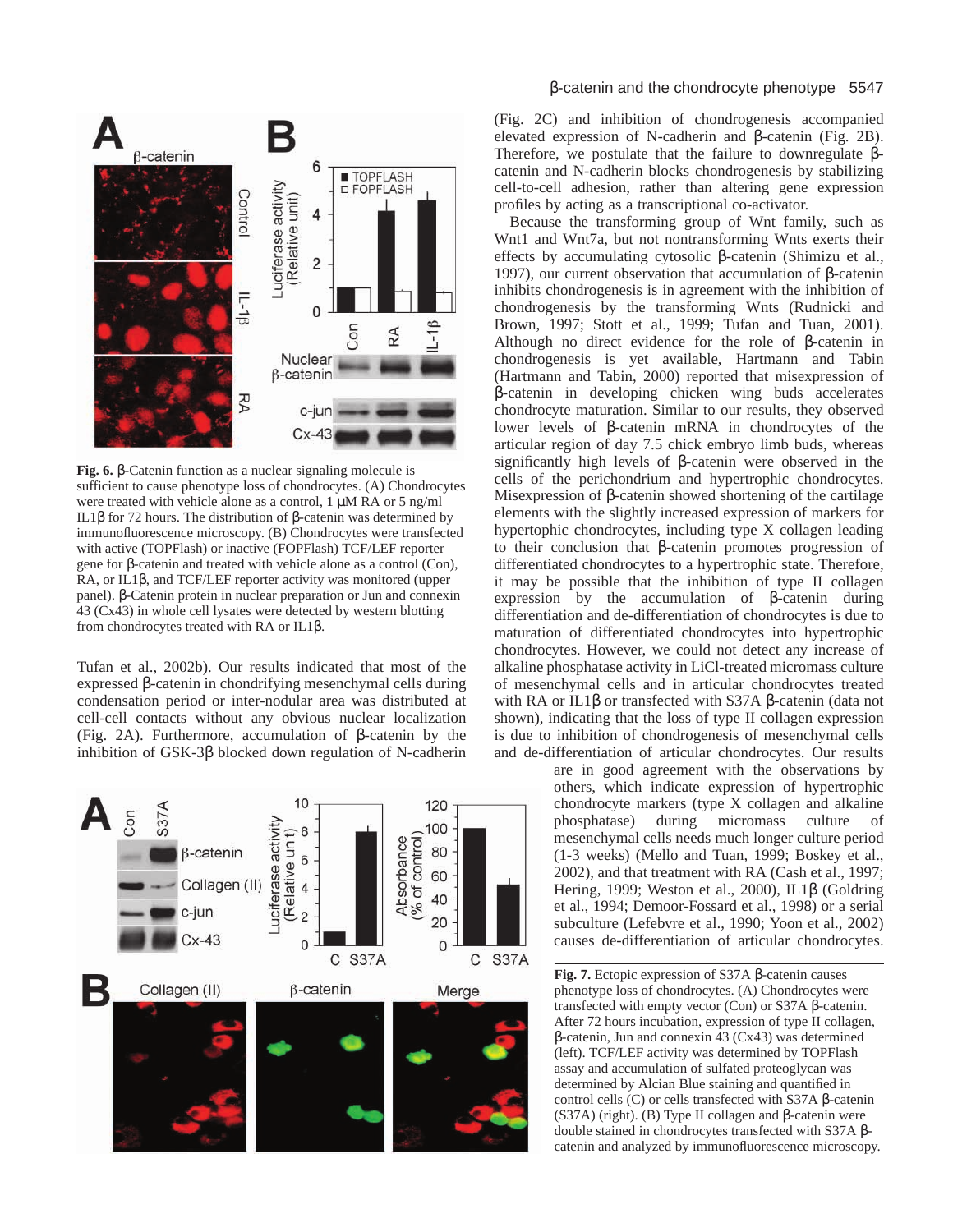## 5548 J.-H. Ryu and others



**Fig. 8.** Expression pattern of Jun during chondrogenesis in vivo and in vitro. (A) Type II collagen and Jun in wing buds of day 5 and 6 chicken embryos were detected by immunohistochemistry. (B) Mesenchymal cells from chicken embryo were maintained as a micromass culture for 4 days, and distribution of type II collagen and Jun was detected by immunocytochemical staining of cross-sections of a micromass culture spot. (C) Mesenchymal cells were maintained as micromass culture for the indicated period to induce chondrogenesis. (D) Alternatively, the cells were cultured for 4 days in the presence of vehicle alone as a control (Con), 10 nM phorbol ester (PMA), 1 µM Go6976 (Go) or 10 µM PD98059 (PD). Type II collagen, β-catenin and Jun were detected by western blotting.

On the bases of the experiments by Hartmann and Tabin (Hartmann and Tabin, 2000) that suggest β-catenin misexpression promotes chondrocyte maturation and on our in vitro experiment that indicates inhibition of chondrogenesis by the accumulation of β-catenin in chondrifying mesenchymal cells, it is possible that β-catenin inhibits initial chondrogenic differentiation of mesenchymal cells and also promotes maturation of the differentiated chondrocytes that is caused by escaping from β-catenin inhibition of chondrogenesis. Our current observation of the de-differentiation of articular chondrocytes, rather than maturation by the accumulation of β-catenin in articular chondrocytes, is different from the suggestions made by Hartmann and Tabin (Hartmann and Tabin, 2000). Therefore, further investigation is necessary to reconcile these observations. It is of interest to determine the effects of β-catenin accumulation on chondrocyte phenotype in three-dimensionally cultured chondrocytes that mimics in vivo condition of chondrocytes.

In contrast to chondrocyte differentiation, phenotype loss or de-differentiation of chondrocytes is caused by the action of βcatenin as a transcriptional co-activator. This was clearly demonstrated by the observation that de-differentiation of chondrocytes caused by IL1β accompanied transcriptional activation by β-catenin (Fig. 6) without any modulation of cellto-cell adhesion (Fig. 5). In addition, forced expression of S37A β-catenin, which dramatically increased β-catenin-TCF/ LEF activity without modulation of N-cadherin expression, caused de-differentiation of chondrocytes (Fig. 7), indicating that the function of β-catenin as a nuclear signaling molecule is sufficient to cause phenotypic loss of chondrocytes. Because changes in cell morphology and actin cytoskeleton such as stress fiber formation were observed in cells treated with RA but not IL1β (Fig. 5), RA-induced β-catenin association with N-cadherin appears to be involved in morphological changes of chondrocytes, rather than cessation of the expression of chondrocyte markers. Consistent with our current observation of RA effects on chondrocytes, RA treatment caused increased expression of N-cadherin, increased cell-to-cell adhesion, and the recruitment of cytoplasmic β-catenin to the membrane in epithelial and breast cancer cells (Vermeulen et al., 1995; Sanchez et al., 1996). Although increased cadherin expression can modulate β-catenin signaling by depleting the cytoplasmic pool of β-catenin, our results indicate that this is not the case in chondrocytes as RA increased β-catenin protein in both the cytoskeletal and nuclear fractions.

Because loss of differentiated phenotype of chondrocytes is associated with cartilage destruction during arthritis (Sandell and Aigner, 2001), accumulation of β-catenin appears to contribute to arthritic disease. Indeed, we observed that levels of β-catenin were significantly increased in osteoarthritisaffected cartilage that is obtained from individuals undergoing total knee arthroplasty with loss of type II collagen and proteoglycan. The increase in β-catenin protein levels was also evident in experimental rheumatoid arthritic cartilage caused by type II collagen injection in DBA/1 mice (data not shown). In addition, we recently showed that ectopic expression of transcriptionally competent β-catenin stimulated expression of cyclooxygenase 2 in articular chondrocytes (Kim et al., 2002b). Therefore, our results suggest that accumulation of β-catenin may play a role in the inflammatory responses and destruction of cartilage during arthritic disease.

Although it is clear that β-catenin causes loss of chondrocyte phenotype by activating transcription of genes, the mechanisms of chondrocyte phenotype loss by β-catenin need to be further characterized. β-Catenin may cause cessation of type II collagen expression and proteoglycan synthesis either directly or indirectly. The known type II collagen promoter/enhancer sequence in human, mouse and rat does not contain the canonical TCF/LEF-binding motif CCTTTGA/TA/TC (van de Wetering et al., 1997). Thus, we postulate that β-catenin-TCF/LEF indirectly regulates type II collagen expression by modulating an unknown β-catenin-LEF/TCF target gene that may inhibit type II collagen expression and accumulation of sulfated proteoglycan. Therefore, it is of interest to identify β-catenin target genes in chondrocytes to define β-catenin regulation of chondrocyte phenotype. In this study we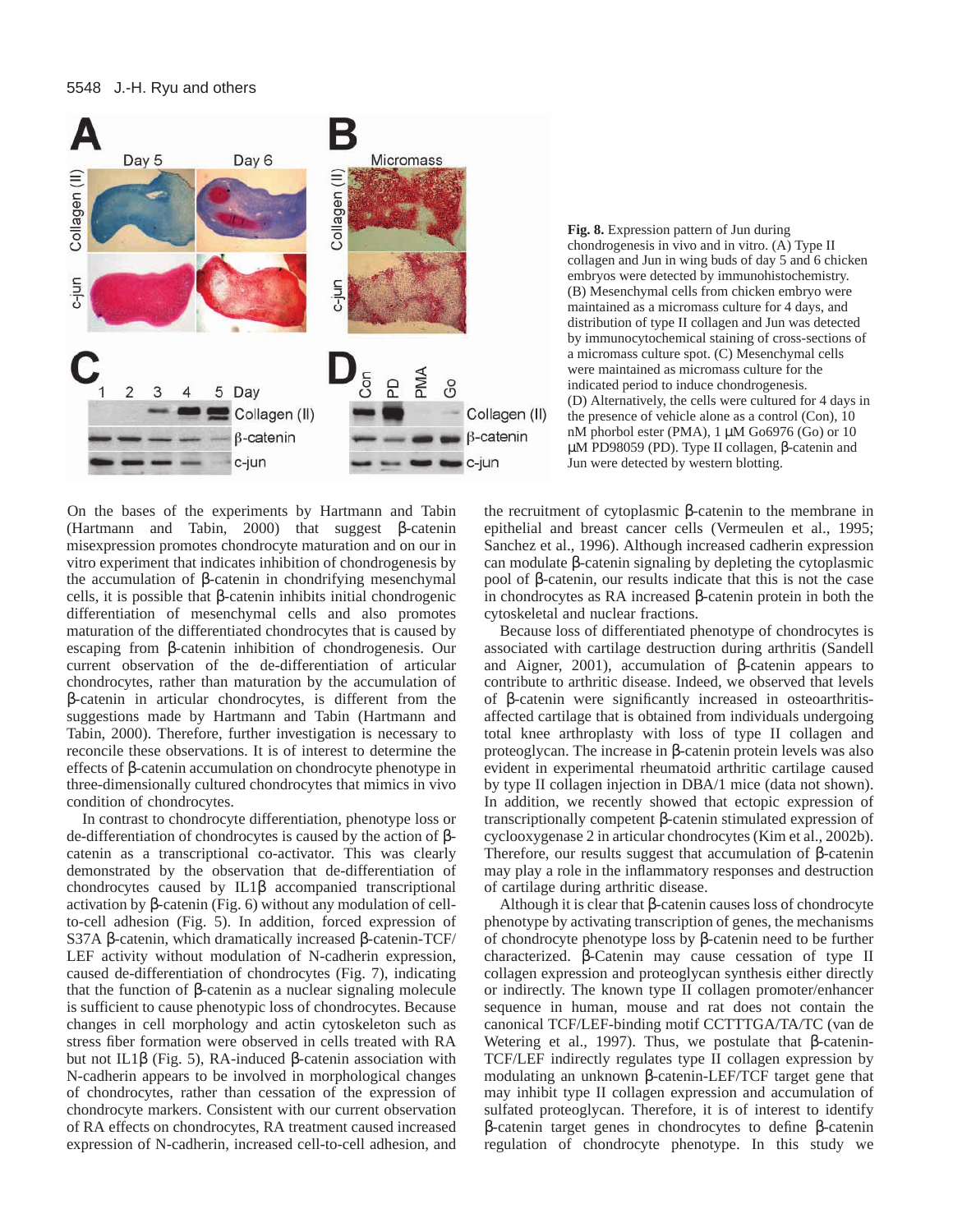identified that Jun is a target gene of β-catenin in articular chondrocytes. Expression pattern of Jun is essentially same as that of β-catenin both in vivo and in vitro, and ectopic expression of β-catenin caused induction of Jun expression, indicating that Jun expression is regulated by β-catenin during phenotype modulation of chondrocytes. Indeed, it has been shown that Jun and Fra1 are direct target genes of β-catenin in colorectal carcinoma cells (Mann et al., 1999). Recent study by Tufan et al. (Tufan et al., 2002a) also indicated that AP-1 transcription factor is a target of Wnt-7a signal during chondrogenesis. Therefore, it is likely that AP-1 transcription factor is associated with the β-catenin regulation of chondrocyte differentiation and de-differentiation.

This work was supported by the National Research Laboratory Program (M 1-0104-00-0064), Korea Research Foundation Grant (KRF-2000-015-DP0387) and Korea Health 21 R&D Project (HMP-00-B-20700-0018) from the Ministry of Health and Welfare.

## **REFERENCES**

- **Ben-Ze'ev, A. and Geiger, B.** (1998). Differential molecular interactions of β-catenin and plakoglobin in adhesion, signaling and cancer. *Curr. Opin. Cell Biol.* **10**, 629-639.
- **Bonaventure, J., Kadhom, N., Cohen-Solal, L., Ng, K. H., Bourguignon, J., Lasselin, C. and Freisinger, P.** (1994). Reexpression of cartilagespecific genes by dedifferentiated human articular chondrocytes cultured in alginate beads. *Exp. Cell Res*. **212**, 97-104.
- **Boskey, A. L., Paschalis, E. P., Binderman, I. and Doty, S. B.** (2002). BMP-6 accelerates both chondrogenesis and mineral maturation in differentiating chick limb-bud mesenchymal cell cultures. *J. Cell. Biochem*. **84**, 509-519.
- **Cash, D. E., Bock, C. B., Schughart, K., Linney, E. and Underhill, T. M.** (1997). Retinoic acid receptor  $\alpha$  function in vertebrate limb skeletogenesis: a modulator of chondrogenesis. *J. Cell Biol*. **136**, 445-457.
- **Chang, S.-H., Oh, C.-D., Yang, M.-S., Kang, S.-S., Lee, Y.-S., Sonn, J.-K. and Chun, J.-S.** (1998). Protein kinase C regulates chondrogenesis via mitogen-activated protein kinase signaling. *J. Biol. Chem*. **273**, 19213- 19219.
- **Choy, E. H. and Panayi, G. S.** (2001). Cytokine pathways and joint inflammation in rheumatoid arthritis. *New Engl. J. Med*. **344**, 907-916.
- **DeLise, A. M., Fisher, L. and Tuan, R. S.** (2000). Cellular interactions and signaling in cartilage development. *Osteoarthritis Cartilage* **8**, 309-334.
- **Demoor-Fossard, M., Redini, F., Boittin, M. and Pujol, J. P.** (1998). Expression of decorin and biglycan by rabbit articular chondrocytes. Effects of cytokines and phenotypic modulation. *Biochim. Biophys. Acta* **1398**, 179- 191.
- **Easwaran, V., Pishvaian, M., Salimuddin and Byers, S.** (1999). Crossregulation of beta-catenin-LEF/TCF and retinoid signaling pathways. *Curr. Biol*. **9**, 1415-1418.
- **Hartmann, C. and Tabin, C. J.** (2000). Dual roles of Wnt signaling during chondrogenesis in the chicken limb. *Development* **127**, 3141-3159.
- **Hartmann, C. and Tabin, C. J.** (2001). Wnt-14 plays a pivotal role in inducing synovial joint formation in the developing appendicular skeleton. *Cell* **104**, 341-351.
- **Hering, T. M.** (1999). Regulation of chondrocyte gene expression. *Front. Biosci*. **4**, 743-761.
- **Goldring, M. B., Birkhead, J. R., Suen, L. F., Yamin, R., Mizuno, S., Glowacki, J., Arbiser, J. L. and Apperley, J. F.** (1994). Interleukin-1 betamodulated gene expression in immortalized human chondrocytes. *J. Clin. Invest*. **94**, 2307-2316.
- **Kim, S.-J., Ju, J.-W., Oh, C.-D., Yoon, Y.-M., Song, W.-K., Kim, J.-H., Yoo, Y.-J., Bang, O.-S., Kang, S.-S. and Chun, J.-S.** (2002a). ERK-1/-2 and p38 kinase oppositely regulate nitric oxide-induced apoptosis of chondrocytes in association with p53, caspase-3 and differentiation status. *J. Biol. Chem*. **277**, 1332-1339.
- **Kim, S.-J., Im, D.-S., Kim, S.-H., Ryu, J.-H., Hwang, S.-G., Seong, J.-K., Chun, C.-H., and Chun, J.-S.** (2002b). β-Catenin regulates expression of cyclooxygenase-2 in articular chondrocytes. *Biochem. Biophys. Res. Commun*. **296**, 221-226.
- **Lefebvre, V., Peeters-Joris, C. and Vaes, G.** (1990). Production of collagens, collagenase and collagenase inhibitor during the dedifferentiation of articular chondrocytes by serial subcultures. *Biochim. Biophys. Acta* **1051**, 266-275.
- **Mann, B., Gelos, M., Siedow, A., Hanski, M. L., Gratchev, A., Ilyas, M., Bodmer, W. F., Moyer, M. P., Riecken, E. O., Buhr, H. J. and Hanski, C.** (1999). Target genes of beta-catenin-T cell-factor/lymphoid-enhancerfactor signaling in human colorectal carcinomas. *Proc. Natl. Acad. Sci. USA* **96**, 1603-1608.
- **Martel-Pelletier, J., Alaaeddine, N. and Pelletier, J. P.** (1999). Cytokines and their role in the pathophysiology of osteoarthritis. *Frontiers Biosci.* **4**, 694- 703.
- **Mello, M. A., and Tuan, R. S.** (1999) High density micromass cultures of embryonic limb bud mesenchymal cells: an in vitro model of endochondral skeletal development. *In Vitro Cell Dev. Biol. Anim*. **35**, 262-269.
- **Oberlender, S. O. and Tuan, R. S.** (1994). Expression and functional involvement of N-cadherin in embryonic limb chondrogenesis. *Development* **120**, 177-187.
- **Oh, C. D., Chang, S. H., Yoon, Y. M., Lee, S. J., Lee, Y. S., Kang, S. S. and Chun, J. S.** (2000). Opposing role of mitogen-activated protein kinase subtypes, Erk-1/2 and p38, in the regulation of chondrogenesis of mesenchymes. *J. Biol. Chem*. **275**, 5613-5619.
- Poole, A. R. (1999). An introduction to the pathophysiology of osteoarthritis. *Front. Biosci*. **4**, 662-670.
- **Rudnicki, J. A. and Brown, A. M.** (1997). Inhibition of chondrogenesis by Wnt gene expression in vivo and in vitro. *Dev. Biol*. **185**, 104-118.
- **Sanchez, M., Arcella, A., Pontarelli, G. and Gionti, E.** (1996). The role of cell adhesion in retinoic acid-induced modulation of chondrocyte phenotype. *Biochem. J*. **313**, 201-206.
- Sandell, L. J. and Adler, P. (1999). Developmental patterns of cartilage. *Front. Biosci.* **4**, 731-742.
- **Sandell, L. J. and Aigner, T.** (2001). Articular cartilage and changes in arthritis. An introduction: cell biology of osteoarthritis. *Arthritis. Res*. **3**, 107-113.
- **Shimizu, H., Julius, M. A., Giarre, M., Zheng, Z., Brown, A. M., and Kitajewski, J.** (1997). Transformation by Wnt family proteins correlates with regulation of beta-catenin. *Cell Growth Differ.* **8**, 1349-1358.
- **Stambolic, V., Ruel, L. and Woodgett, J. R.** (1996). Lithium inhibits glycogen synthase kinase-3 activity and mimics wingless signalling in intact cells. *Curr. Biol.* **6**, 1664-1668.
- **Stolz, D. B., Bannish, G. and Jacobson, B. S.** (1992). The role of the cytoskeleton and intercellular junctions in the transcellular membrane protein polarity of bovine aortic endothelial cells in vitro. *J. Cell Sci.* **103**, 53-68.
- **Stott, N. S., Jiang, T. X., and Chuong, C. M.** (1999). Successive formative stages of precartilaginous mesenchymal condensations in vitro: modulation of cell adhesion by Wnt-7A and BMP-2. *J Cell. Physiol*. **180**, 314-324.
- **Tufan, A. C. and Tuan, R. S.** (2001). Wnt regulation of limb mesenchymal chondrogenesis is accompanied by altered N-cadherin-related functions. *FASEB J*. **15**, 1436-1438.
- **Tufan, A. C., Daumer, K. M., DeLise, A. M. and Tuan, R. S.** (2002a). AP-1 transcription factor complex is a target of signals from both WnT-7a and N-cadherin-dependent cell-cell adhesion complex during the regulation of limb mesenchymal chondrogenesis. *Exp. Cell Res*. **273**, 197- 203.
- **Tufan, A. C., Daumer, K. M. and Tuan, R. S.** (2002b). Frizzled-7 and limb mesenchymal chondrogenesis: Effect of misexpression and involvement of N-cadherin. *Dev. Dyn*. **223**, 241-253.
- **van der Heyden, M. A., Rook, M. B., Hermans, M. M., Rijksen, G., Boonstra, J., Defize, L. H. and Destree, O. H.** (1998). Identification of connexin 43 as a functional target for Wnt signalling. *J. Cell. Sci*. **111**, 1741- 1749.
- **van de Wetering, M., Cavallo, R., Dooijes, D., van Beest, M., van Es, J., Loureiro, J., Ypma, A., Hursh, D., Jones, T., Bejsovec, A., Peifer, M.,** Mortin, M. and Clevers, H. (1997). Armadillo coactivates transcription driven by the product of the Drosophila segment polarity gene dTCF. *Cell* **88**, 789-799.
- **Vermeulen, S. J., Bruyneel, E. A., van Roy, F. M., Mareel, M. M. and Bracke, M. E.** (1995). Activation of the E-cadherin/catenin complex in human MCF-7 breast cancer cells by all-trans-retinoic acid. *Br. J. Cancer* **72**, 1447-1453.
- **Weston, A. D., Rosen, V., Chandraratna, R. A. and Underhill, T. M.** (2000). Regulation of skeletal progenitor differentiation by the BMP and retinoid signaling pathways. *J. Cell Biol*. **148**, 679-690.